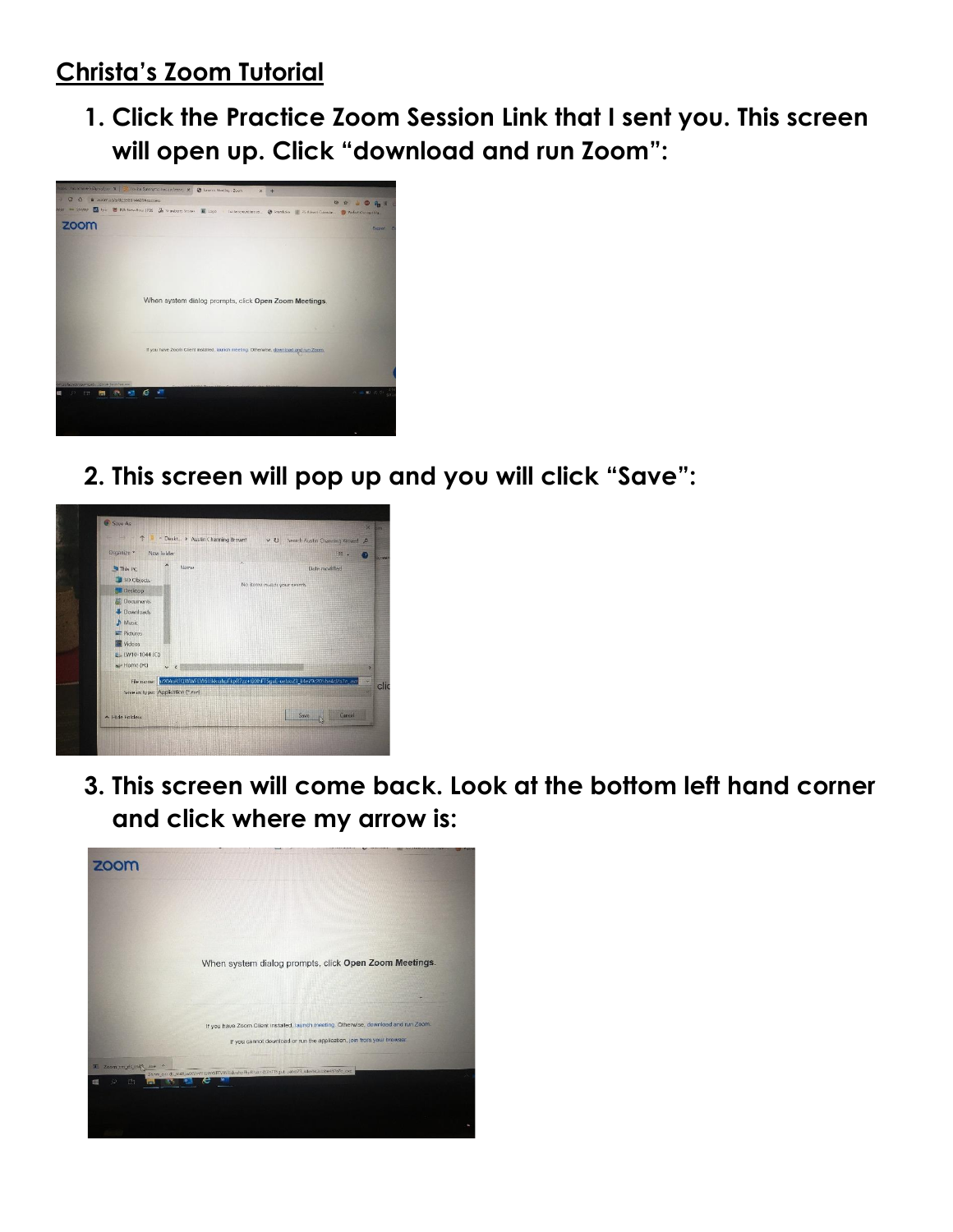**4. You will see this screen – wait until Zoom finishes installing:**



5. **Ok! Almost there. Click "Join with Computer Audio":**



**6. YOU DID IT!**

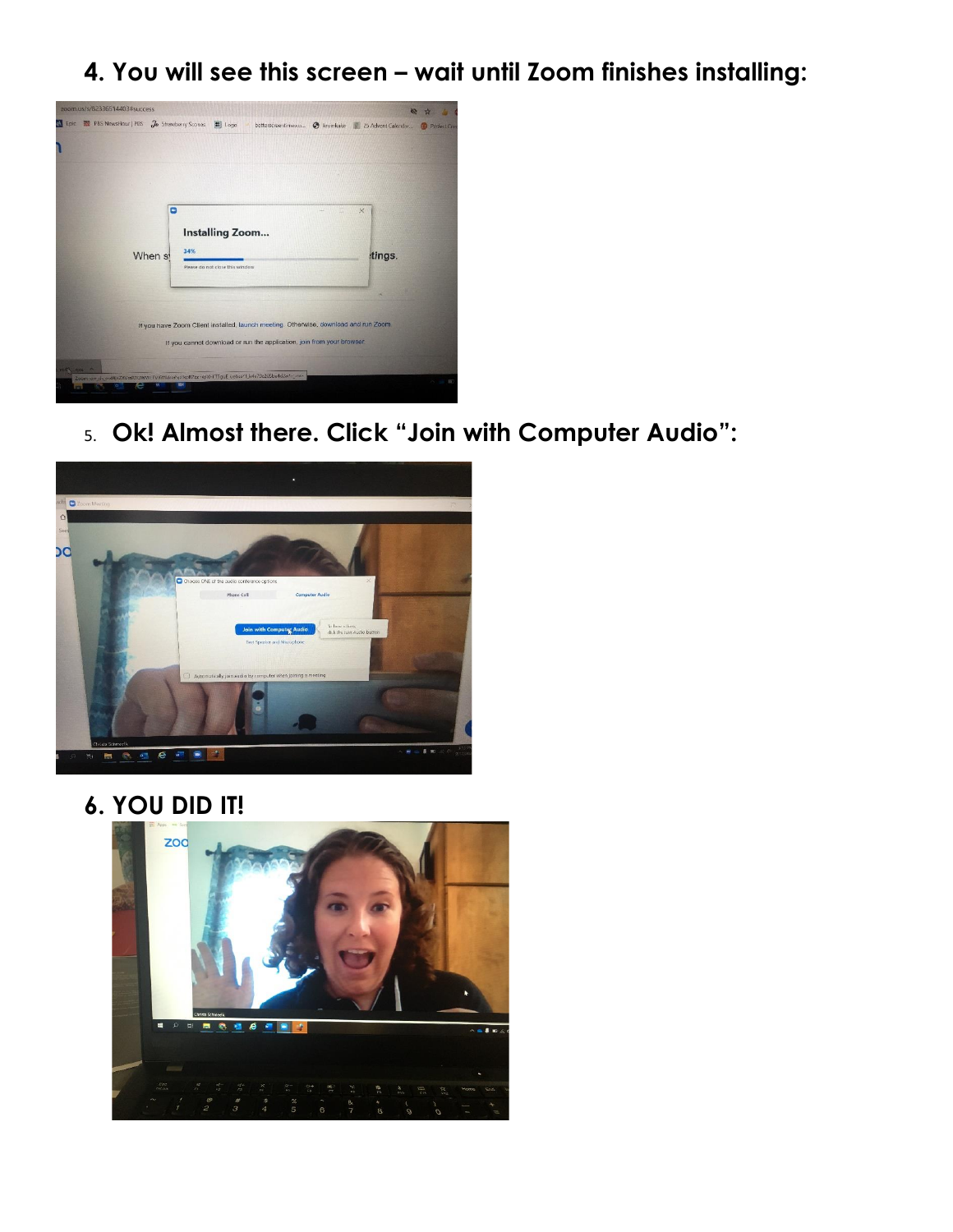**7. Now for a couple functions. Take your mouse and scroll down to the bottom of your screen and a bar of icons will pop up. All the way on the left is the mute button. It looks like a microphone. See where my arrow is?**



**8. Click mute and now none of us can hear you. If you have to talk to someone off screen, have background noise happening, or aren't talking currently, this is how you know we can't hear you:**

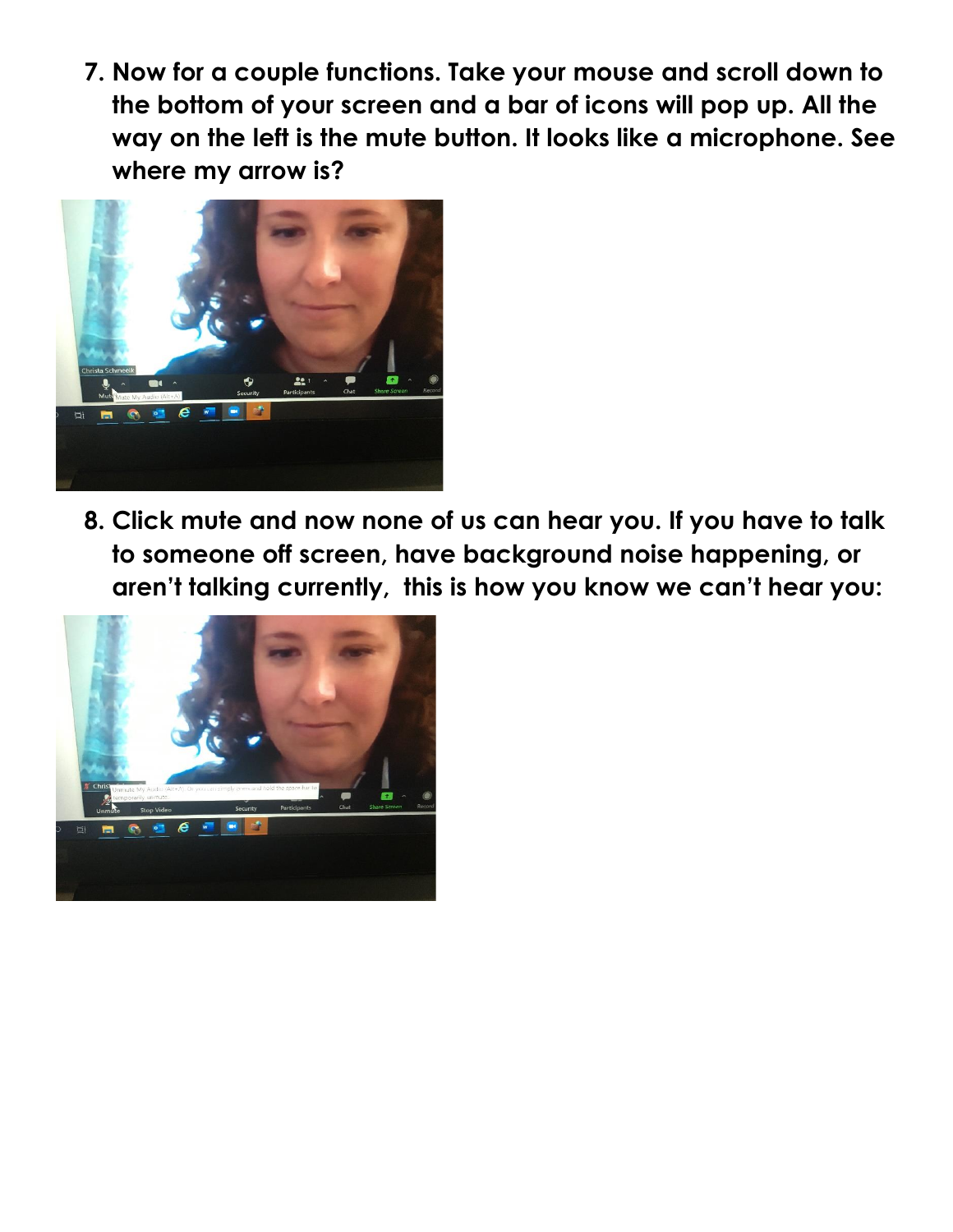9. **Next to the microphone/mute button is a video camera which is the button for your video feed:**



10. **Click the video camera and your video feed goes away. If you have to go away from camera to go to the bathroom or want us not to see you for any reason, this is how you do it:**